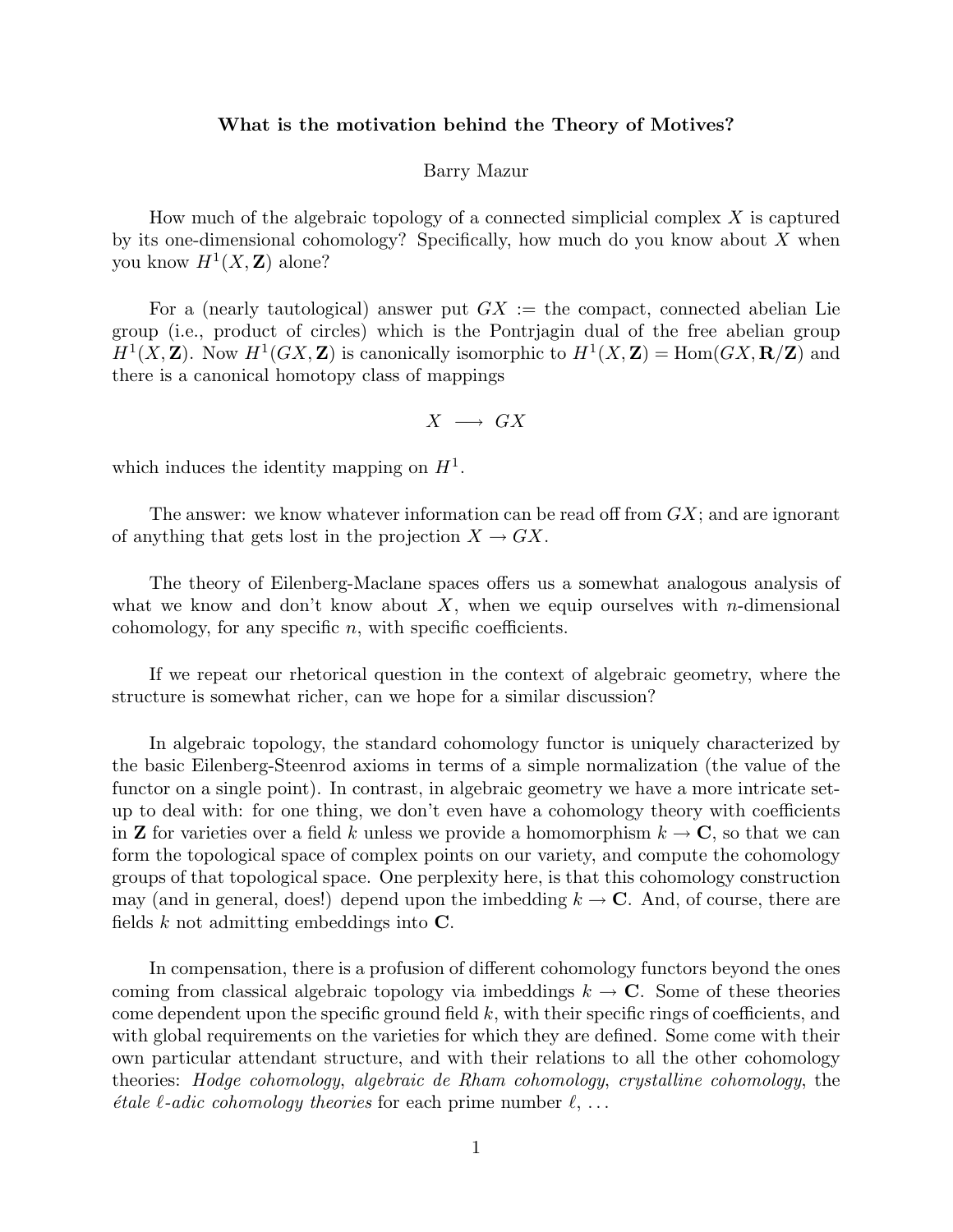Is there some systematic and natural way of encapsulating all this information about the *n*-dimensional cohomology of projective smooth varieties V (even just for  $n = 1$ )? (The tradition has been to simplify things a bit by tensoring the cohomology theories in question with Q before asking this question.)

If you restrict your attention only to one-dimensional cohomology, things seem promising. For example, recall the construction that associates to any smooth projective curve C over a field k its jacobian  $J(C)$ , which is an abelian variety over k of dimension equal to the genus of C. The group of points of  $J(C)$  over an algebraic closure of k consists in the quotient group of divisors of degree zero modulo divisors of zeroes-and-poles of rational functions on C. The classical construction gives us a clean functor,  $C \mapsto J(C)$ , from the subcategory of such curves to the additive category of abelian varieties over  $k$ , preserving all 1-dimensional cohomological information. This is somewhat reminiscent of the passage  $X \mapsto GX$  described earlier, except for the fact that the target,  $J(C)$ , is an abelian variety over  $k$ ; it has a good deal more structure than the product of circles  $GX$ .

Generalizing this, there is a beautiful construction due essentially to Albanese, that associates to an algebraic variety V of arbitrary dimension an abelian variety  $A(V)$  over k. We might hope for something similar for higher dimensional cohomology, seeking some sort of algebraic geometric version of Eilenberg-Maclane spaces to replace the abelian varieties (up to isogeny) that do the trick for dimension 1. But it's not that simple.

A strategy to encapsulate all the different cohomology theories in algebraic geometry was formulated initially by Grothendieck, who is responsible for setting up much of this marvelous cohomological machinery in the first place. Grothendieck sought a single theory that is cohomological in nature that acts as a gateway between algebraic geometry and the assortment of special cohomological theories, such as the ones listed above– that acts as the motive behind all this cohomological apparatus. Here is his description:

" Contrary to what occurs in ordinary topology, one finds oneself confronting a disconcerting abundance of different cohomological theories. One has the distinct impression (but in a sense that remains vague) that each of these theories "amount to the same thing," that they "give the same results." In order to express this intuition, of the kinship of these different cohomological theories, I formulated the notion of "motive" associated to an algebraic variety. By this term, I want to suggest that it is the "common motive" (or "common reason") behind this multitude of cohomological invariants attached to an algebraic variety, or indeed, behind all cohomological invariants that are a priori possible."  $[G]$ 

Grothendieck goes on, in that text, [G], to work out a musical analogy, referring to the motivic cohomology he desires to set up as the basic motif from which each particular cohomology theory draws its thematic material, playing it in a key, major or minor, and a tempo, all its own.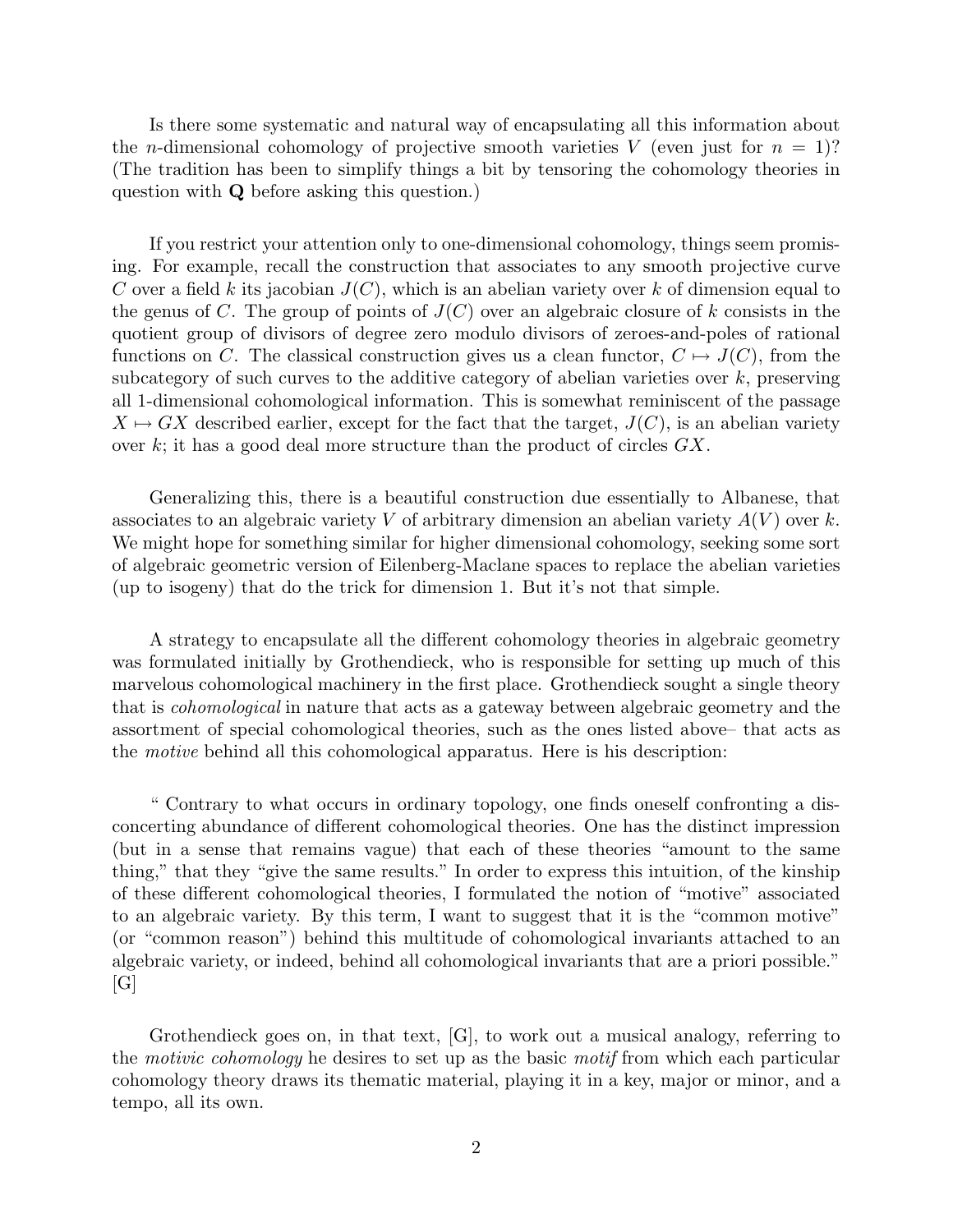Think of axiomatizing a cohomology theory<sup>\*</sup> in algebraic geometry over a field  $k$  as a contravariant functor  $V \mapsto H(V)$  from the category of smooth projective varieties over k to a graded abelian category  $\mathcal H$  (where sets of morphisms between objects of  $\mathcal H$  form Q-vector spaces) with all the properties we expect. For example, we would want any correspondence  $V - \rightarrow W$  (i.e., algebraic cycle in the product  $V \times W$  that can be viewed as the "graph" of a multi-valued algebraic mapping) to induce, contravariantly, a mapping on cohomology. Moreover, we want our category  $H$  to be an adequate receptacle for our cohomology theory, which should enjoy the standard perquisites of the usual cohomology theories, like the Künneth formula, and Poincaré duality.

Grothendieck's initial attempt to *fashion* a universal cohomology theory is elegant, and cleanly straightforward. Start with the category of projective varieties, and modify it in a formal, and most economical, manner to produce a category– one hopes that it is abelian– that has all the cohomological properties one wants. There are three steps to this. First change the morphisms of the category of projective varieties, replacing them by equivalence classes of Q-correspondences, where the equivalence relation is chosen to be the coarsest one which, by the axioms of cohomology theory, can be seen to induce well-defined homomorphisms on cohomology. Second, augment the objects of the category to make it look more like an abelian category (formally deeming, for example, kernels and images of projectors as new objects of the category) and a category in which, for example, the Künneth formula can be formulated. Third, let  $H$  be the *opposite category* of what was constructed in step two. The natural contravariant functor from the category of smooth projective varieties to  $\mathcal H$  will, by its design, factor through any particular cohomology theory, and therefore might be considered to be our "theory of motives."

The first problem with any such construction is its nonexplicit nature. Standing in the way of any explicit understanding of the category of motives is a constellation of conjectures that offer cohomological criteria for existence of correspondences, and more generally for the existence of algebraic cycles (e.g., versions of Hodge Conjectures over C and/or *conjectures of Tate* over finite fields). Any concrete realization of the projected theory of motives – even in some limited context–seems to bear directly upon these standard conjectures, and vice versa.

The dream, then, is of getting a fairly usable description of the universal cohomological functor,

$$
V \mapsto H(V) \in \mathcal{H},
$$

with  $H$  a very concretely described category. At its best, we might hope for a theory that carries forward the successes of the classical theory of 1-dimensional cohomology as embodied in the theory of the jacobian of curves, and as concretized by the theory of abelian varieties, to treat cohomology of all dimensions. Equally important, just as in the theory

<sup>\*</sup> Compare the notions of a geometric cohomology theory in [M], and the slightly more restricted version of this called a Weil cohomology theory in [K].